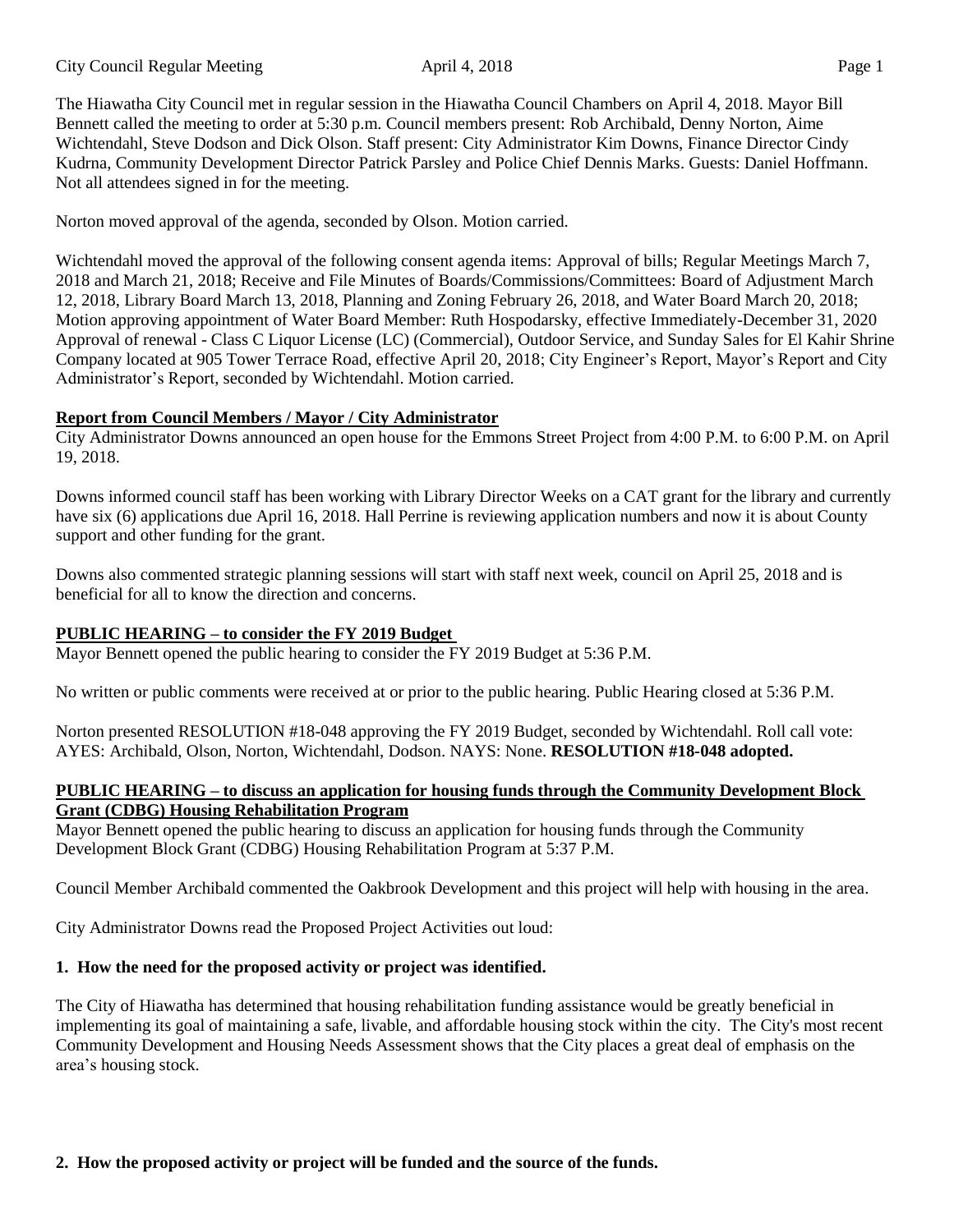The owner-occupied housing rehabilitation project will be funded with \$236,994 in federal funds and \$15,000 in local matching funds.

## **3. The date the Housing Fund application will be submitted.**

The application will be submitted by May 4th, 2018 at 12:00 pm to the Iowa Economic Development Authority.

### **4. Amount of federal funds to be requested.**

The amount of federal funds to be requested is \$236,994.

#### **5. Estimated portion of federal funds that will benefit persons of low and moderate income.**

One hundred percent of the funds will benefit households with incomes at or below 80 percent of the area's median income level.

#### **6. Where the proposed activity or project will be.**

A target area for this program has been selected. The target area can be seen on the map provided (available by handout). This area was selected based on the overall age and condition of homes in the area.

### **7. Plans to minimize displacement of persons and businesses as a result of funded activities or projects.**

Due to the lead hazard reduction activities required as a part of this program, money has been budgeted to assist homeowners who may need to be temporarily relocated from their homes as part of the project. The total amount budgeted for the overall program is \$3,000, which includes a daily stipend, moving expenses, and storage of property. The amount will be allocated as necessary for each rehabilitation project.

#### **8. Plans to assist persons actually displaced.**

Those owner-occupants who are required to be temporarily relocated will be asked to find housing that is Lead Safe in which to be relocated until the rehabilitated home has passed clearance testing. The City will pay up to five days of relocation expenses and reimburse the rest of the funds once the full amount of days out of the project home is known. If the homeowner is to enter the home during a period of relocation activity, funds will not be awarded or reimbursed.

#### **9. The nature of the proposed activity or project.**

This project will provide for the rehabilitation of six owner-occupied homes, and the voluntary relocation of these participants in the city's target area. Home health and safety deficiencies will be eliminated, resulting in decent, safe, and affordable housing. Rehabilitation activities include, but are not limited to, electrical, plumbing, mechanical, siding, roofing, windows, and lead hazard reduction.

Eligible households must meet the State of Iowa's Housing Fund income guidelines. The home to be rehabilitated must be the occupant's principal residence and property insurance on the home is required.

Maximum federal dollars to be spent per home for rehabilitation costs is \$24,999 plus \$8,500 per house for lead hazard reduction. The federal funds utilized for rehabilitation will be secured by five-year forgivable loans.

No additional written or public comments were received at or prior to the public hearing. Public Hearing closed at 5:43P.M.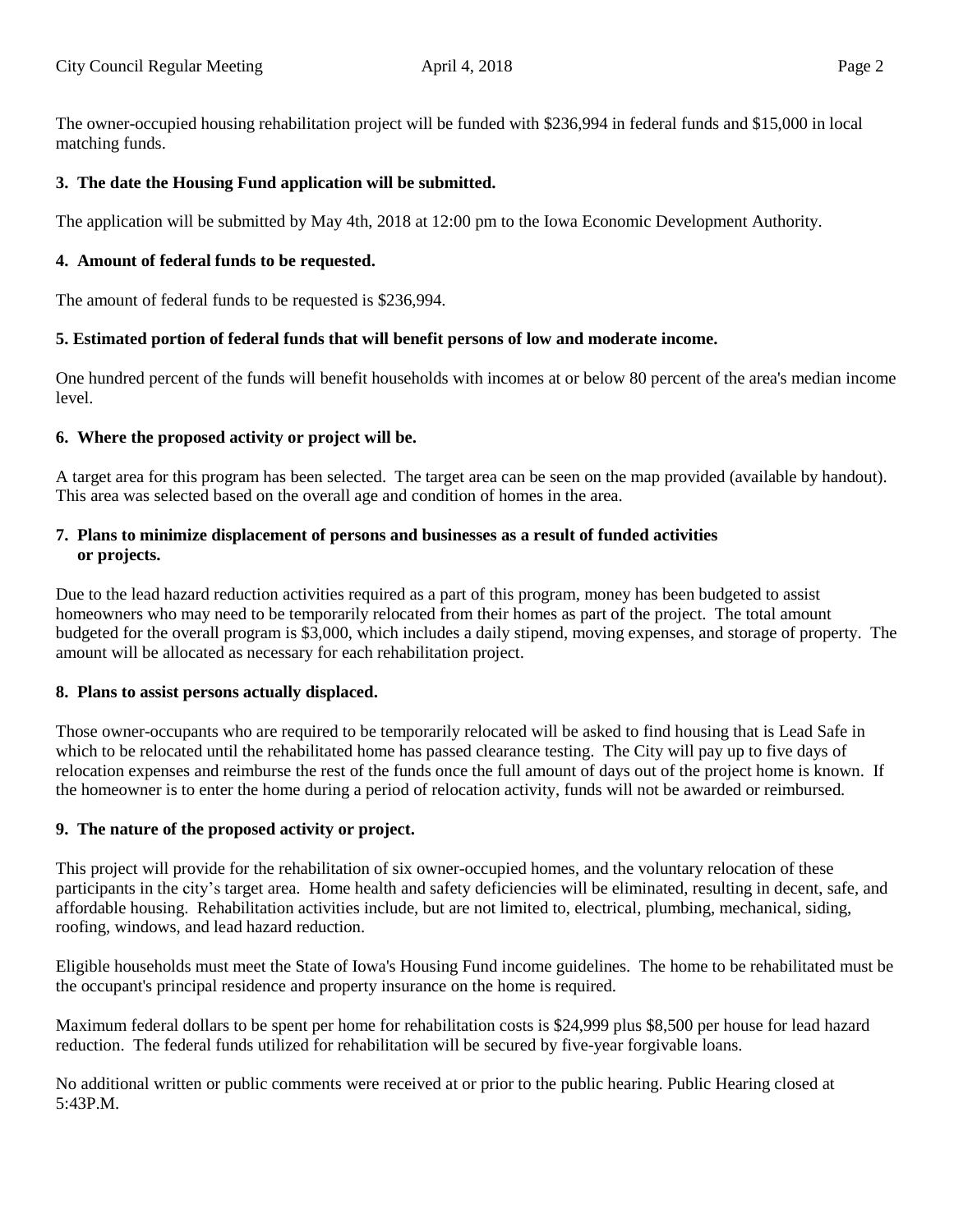Dodson presented RESOLUTION #18-049 approving a Hiawatha Owner-Occupied Housing Rehabilitation Application and its "Proposed Project Activities", seconded by Olson. Roll call vote: AYES: Wichtendahl, Norton, Olson, Dodson, Archibald. NAYS: None. **RESOLUTION #18-049 adopted.**

## **\$2,475,000 (Subject to Adjustment per Terms of Offering) General Obligation Capital Loan Notes, Series 2018**

Larry Burger of Speer Financial informed council there were five (5) bids received today and he is recommending Bankers Bank of Madison, Wisconsin at a true interest rate of 2.9856%, \$2,561,920.90.

Olson moved acknowledging receipt of bids, seconded by Wichtendahl. Motion carried.

Wichtendahl presented RESOLUTION #18-050 directing sale of \$2,475,000 General Obligation Capital Loan Notes, Series 2018, seconded by Dodson. Roll call vote: AYES: Dodson, Archibald, Olson, Wichtendahl, Norton. NAYS: None. **RESOLUTION #18-050 adopted.**

# **Special Event application submitted by Hemophilia of Iowa**

Wichtendahl moved approval of a special event request to hold a 5K Clot Trot race at Clark Park on October 6, 2018, as *submitted by Hemophilia of Iowa, seconded by Dodson.*

# **Mosquito Control 2018**

Olson presented RESOLUTION #18-051 awarding a contract for mosquito control services with Mosquito Control of Iowa of Rolfe, Iowa at a cost of \$20,000.00 for a full Integrated Pest Management program including ground surveying (also have ability to do aerial surveying), integrated pest management, larvacide monitoring, adulticiding, and up to eight (8) to ten (10) treatments for the 2018 season including event spraying, seconded by Archibald. Roll call vote: AYES: Olson, Archibald, Wichtendahl, Dodson, Norton. NAYS: None. **RESOLUTION #18-051 adopted.**

## Supporting a Police Department Golf Outing Fundraiser on August 5, 2018 with all proceeds strictly for the K-9 **program**

Archibald presented RESOLUTION #18-052 authorizing the Police Department to hold a golf outing fundraising event on August 5, 2018, at Hunter's Ridge Golf Course in order to raise funds for the K9 Unit, seconded by Norton. Roll call vote: AYES: Norton, Olson, Wichtendahl, Dodson, Archibald. NAYS: None. **RESOLUTION #18-052 adopted.**

## **Authorizing payment for the annual Fire Department Appreciation Event**

Wichtendahl presented RESOLUTION #18-053 approving the annual Fire Department appreciation event on May 5, 2018, with expenses in an amount not to exceed \$3,200.00, utilizing available funds in the FY 2017-2018 Fire Department General Fund incentives line, seconded by Dodson. Roll call vote: AYES: Archibald, Dodson, Norton, Wichtendahl, Olson. NAYS: None. **RESOLUTION #18-053 adopted.**

## **Awarding Professional Services Agreement for the development of a master plan for the Hiawatha Fire Department**

Council Member Archibald commented it is important to know the purpose of this plan because it is a significant chunk of money but is a great idea and very beneficial.

Council Member Olson asked for the written report on the strategic plan that was done a couple of years ago including what was accomplished and what was not accomplished. Olson also stated if the city is going to spend this kind of money the fire department should contact other departments who have experience with Emergency Services Consulting International.

Council Member Wichtendahl asked if member of council will sit on the master plan committee.

Archibald asked what the dispatch price will be.

Fire Chief Nesslage answered definitely have members of council on master plan committee and currently looking at consolidated dispatch because Linn County is wanting money from the city so it is appropriate to have someone look at dispatch.